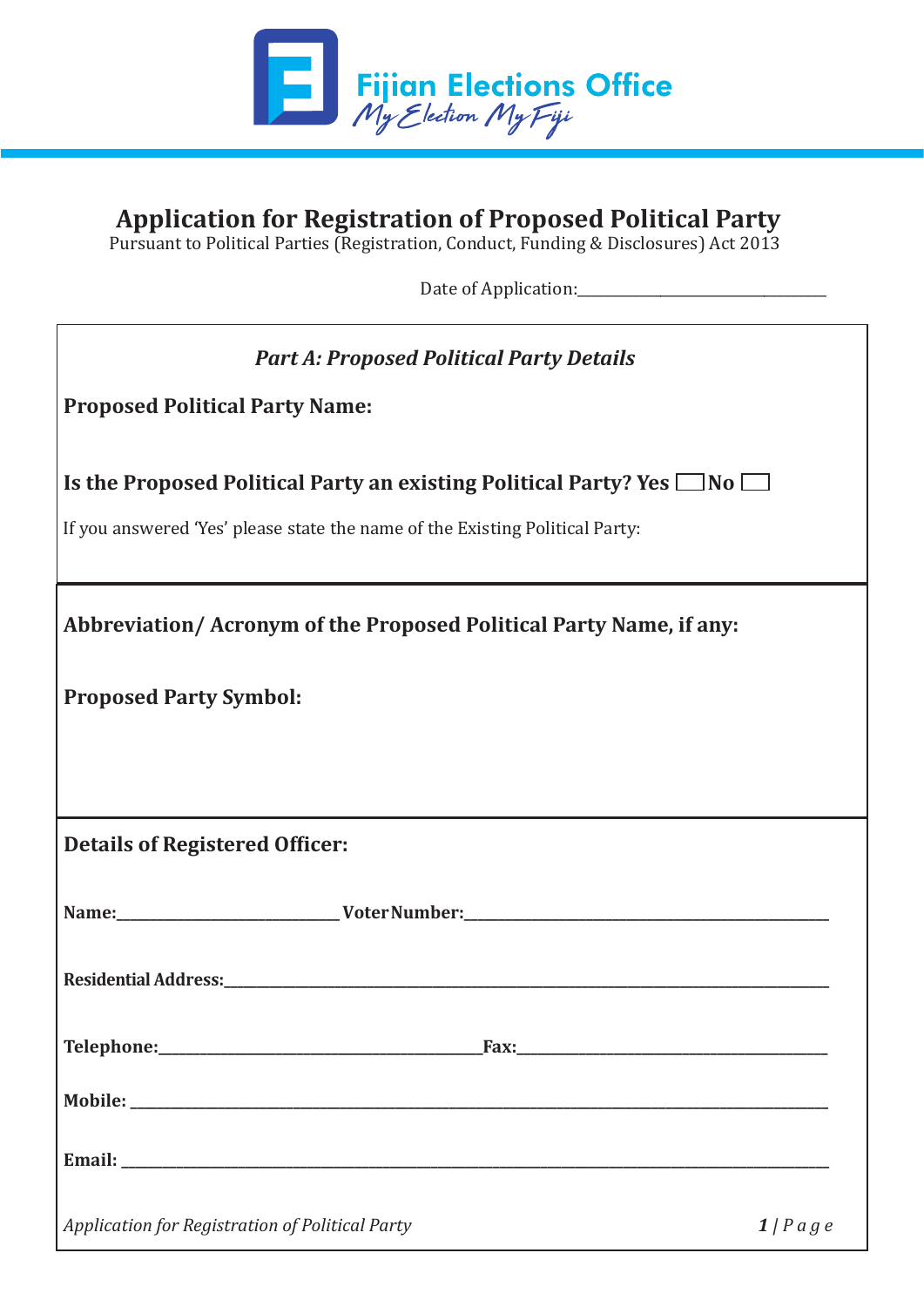# **Part B: Details of Offices**<br>[state details if available]

|                          | <b>Divisional Offices</b>                                                                                      |  |
|--------------------------|----------------------------------------------------------------------------------------------------------------|--|
| <b>Northern Division</b> | [state details if available]                                                                                   |  |
|                          | Person in Charge: 1988 and 2008 and 2008 and 2008 and 2008 and 2008 and 2008 and 2008 and 2008 and 2008 and 20 |  |
|                          |                                                                                                                |  |
|                          | PostalAddress: 2008 and 2008 and 2008 and 2008 and 2008 and 2008 and 2008 and 2008 and 2008 and 2008 and 2008  |  |
|                          |                                                                                                                |  |
|                          |                                                                                                                |  |
|                          |                                                                                                                |  |
| <b>Eastern Division</b>  |                                                                                                                |  |
|                          |                                                                                                                |  |
|                          |                                                                                                                |  |
|                          |                                                                                                                |  |
|                          |                                                                                                                |  |
|                          |                                                                                                                |  |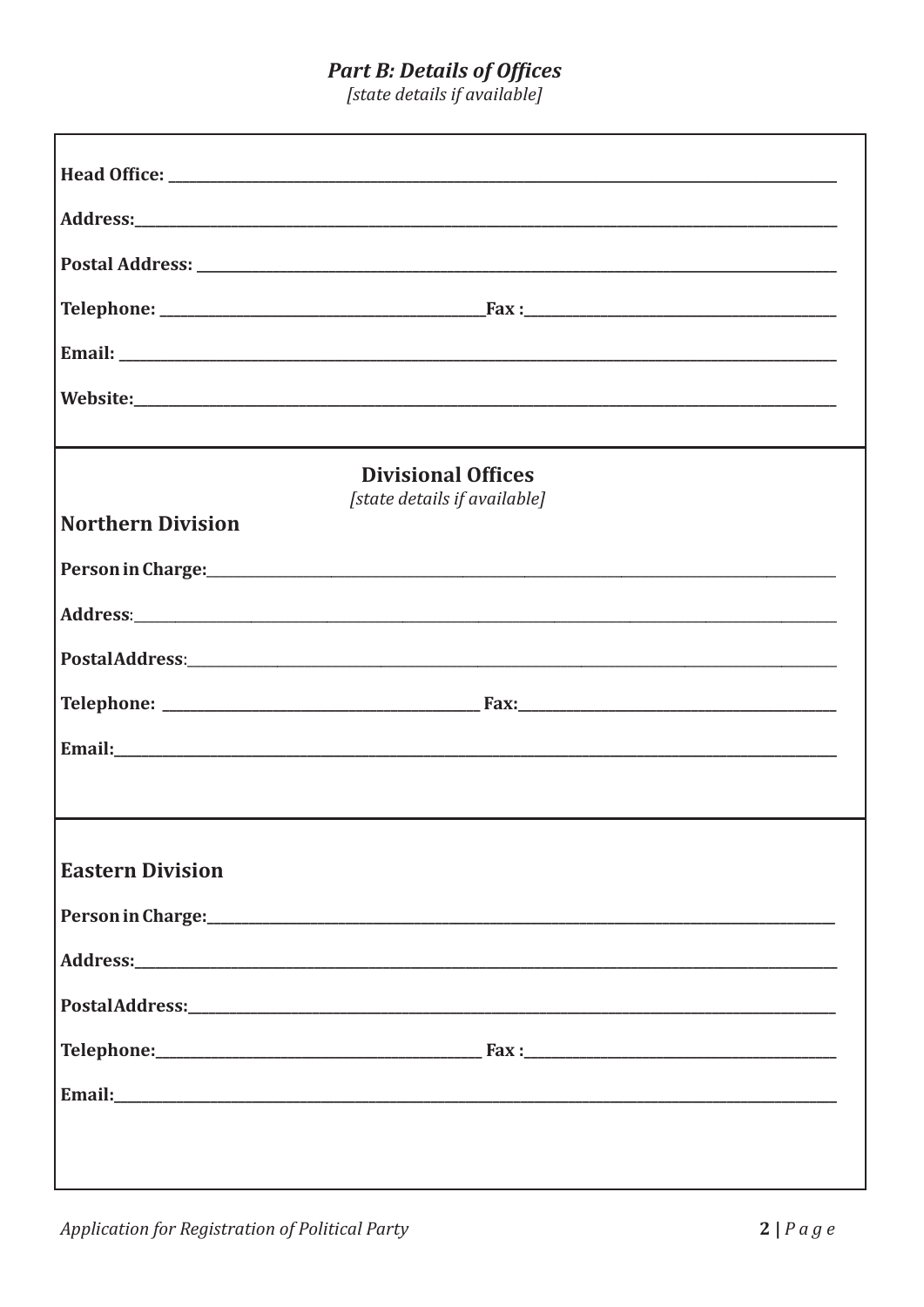| <b>Central Division</b>                                                                                        |  |
|----------------------------------------------------------------------------------------------------------------|--|
|                                                                                                                |  |
| Person in Charge: 1988 and 2008 and 2008 and 2010 and 2010 and 2010 and 2010 and 2010 and 2010 and 2010 and 20 |  |
|                                                                                                                |  |
|                                                                                                                |  |
|                                                                                                                |  |
|                                                                                                                |  |
|                                                                                                                |  |
|                                                                                                                |  |
| <b>Western Division</b>                                                                                        |  |
|                                                                                                                |  |
|                                                                                                                |  |
|                                                                                                                |  |
|                                                                                                                |  |
|                                                                                                                |  |
|                                                                                                                |  |
|                                                                                                                |  |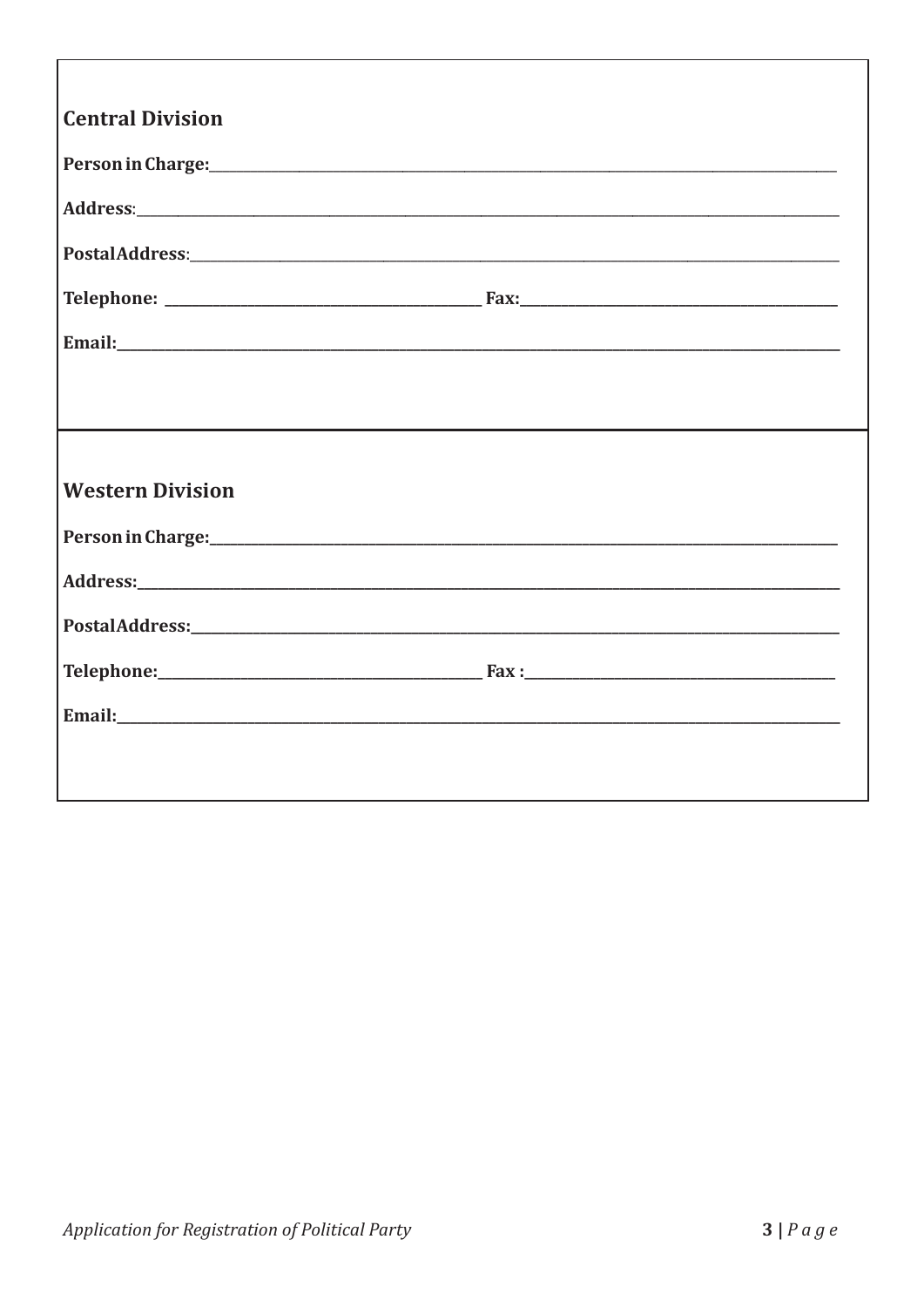#### **Part C: Details of Office Holders**

[Minimum of 5 Office Holders required]

| Have you ever been declared an undischarged bankrupt? Yes 1 No<br>If yes, please provide full details:                                                                                     |                                                    |
|--------------------------------------------------------------------------------------------------------------------------------------------------------------------------------------------|----------------------------------------------------|
| Have you ever been convicted of an offence and sentenced to imprisonment for more than 6<br>months ('relevant conviction')? $Yes \frown No \frown$                                         |                                                    |
| If yes, please provide full details:                                                                                                                                                       | [Use extra sheets if additional space is required] |
| Signed                                                                                                                                                                                     |                                                    |
|                                                                                                                                                                                            |                                                    |
|                                                                                                                                                                                            |                                                    |
|                                                                                                                                                                                            |                                                    |
|                                                                                                                                                                                            |                                                    |
|                                                                                                                                                                                            |                                                    |
|                                                                                                                                                                                            | <b>Email:___________________________</b>           |
| Have you ever been declared an undischarged bankrupt? Yes 1 No<br>If yes, please provide full details:                                                                                     |                                                    |
|                                                                                                                                                                                            |                                                    |
| Have you ever been convicted of an offence and sentenced to imprisonment for more than 6<br>months ('relevant conviction')? $Yes \frown No \frown$<br>If yes, please provide full details: |                                                    |
|                                                                                                                                                                                            | [Use extra sheets if additional space is required] |
| Signed                                                                                                                                                                                     |                                                    |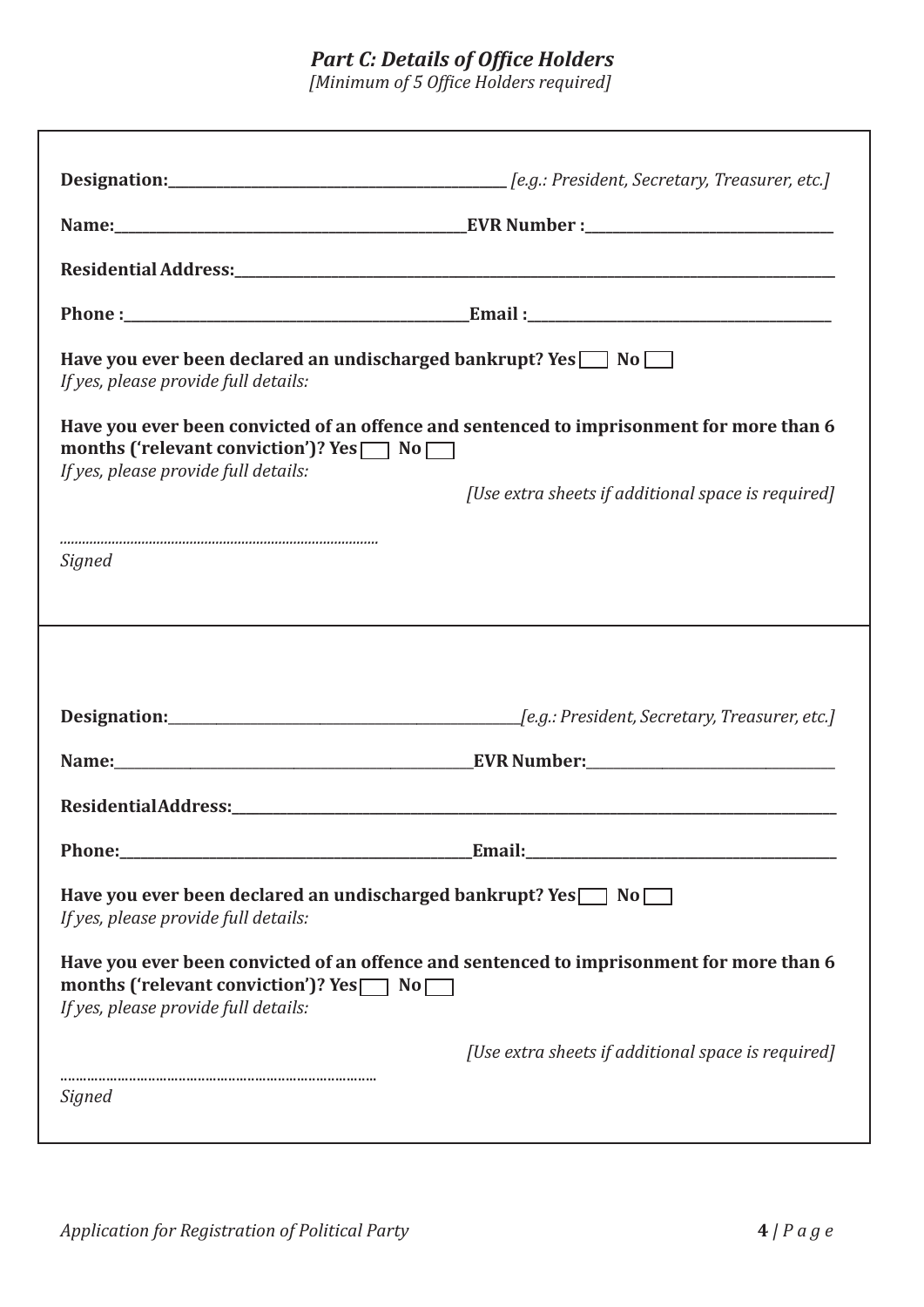| Have you ever been declared an undischarged bankrupt? Yes $\Box$ No $\Box$<br>If yes, please provide full details:                                                                       |                                                    |
|------------------------------------------------------------------------------------------------------------------------------------------------------------------------------------------|----------------------------------------------------|
| Have you ever been convicted of an offence and sentenced to imprisonment for more than 6<br>months ('relevant conviction')? Yes $\Box$ No $\Box$<br>If yes, please provide full details: |                                                    |
|                                                                                                                                                                                          | [Use extra sheets if additional space is required] |
| Signed                                                                                                                                                                                   |                                                    |
|                                                                                                                                                                                          |                                                    |
|                                                                                                                                                                                          |                                                    |
|                                                                                                                                                                                          |                                                    |
|                                                                                                                                                                                          |                                                    |
|                                                                                                                                                                                          |                                                    |
| Phone:                                                                                                                                                                                   | Email:                                             |
| Have you ever been declared an undischarged bankrupt? Yes $\Box$ No $\Box$<br>If yes, please provide full details:                                                                       |                                                    |
| Have you ever been convicted of an offence and sentenced to imprisonment for more than 6<br>months ('relevant conviction')? Yes $\Box$ No<br>If yes, please provide full details:        |                                                    |
|                                                                                                                                                                                          | [Use extra sheets if additional space is required] |
| Signed                                                                                                                                                                                   |                                                    |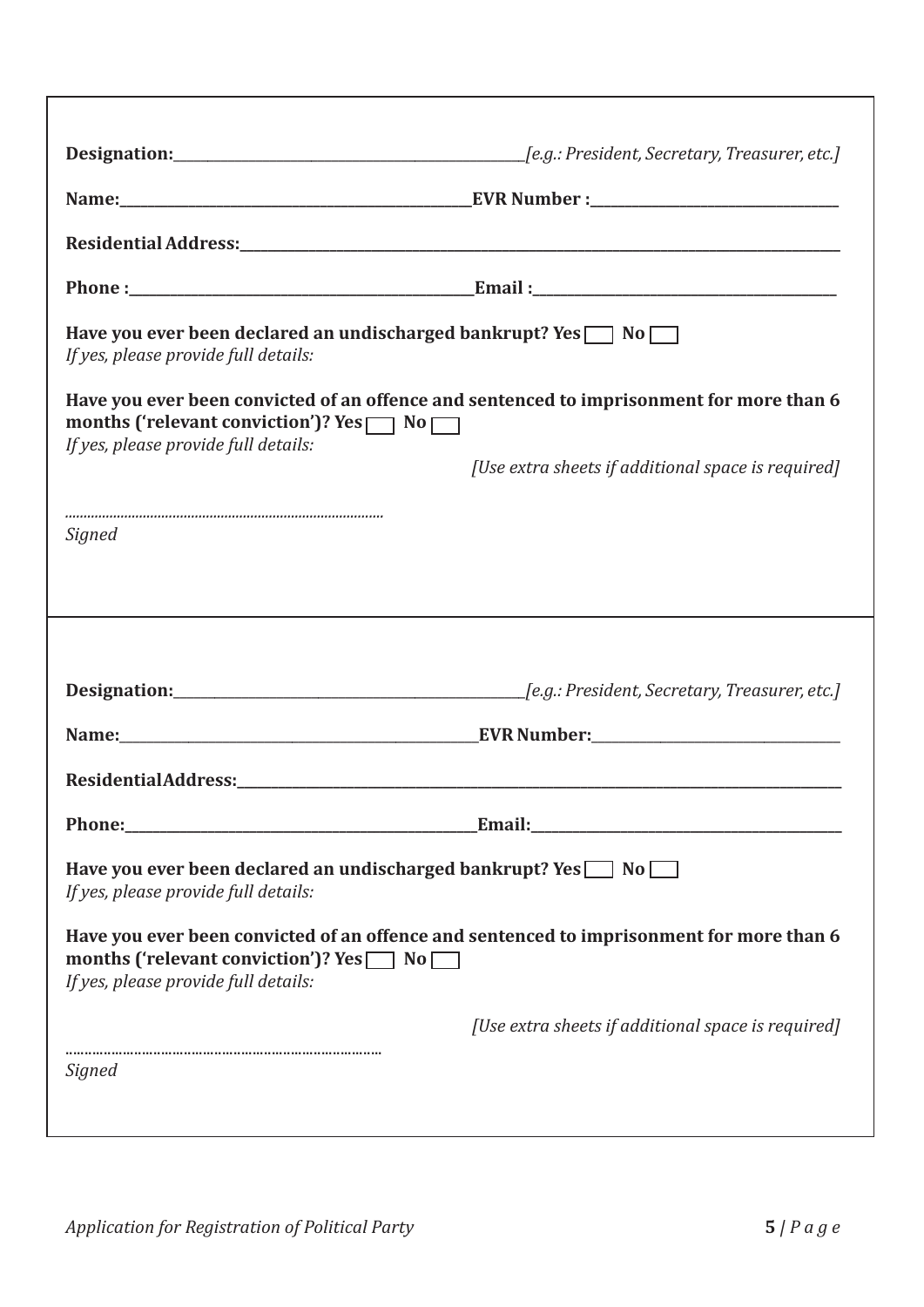| Have you ever been declared an undischarged bankrupt? Yes $\Box$ No $\Box$<br>If yes, please provide full details:                                                                       |                                                    |
|------------------------------------------------------------------------------------------------------------------------------------------------------------------------------------------|----------------------------------------------------|
| Have you ever been convicted of an offence and sentenced to imprisonment for more than 6<br>months ('relevant conviction')? Yes $\Box$ No $\Box$<br>If yes, please provide full details: |                                                    |
| Signed                                                                                                                                                                                   | [Use extra sheets if additional space is required] |

Are the Office Holders stated in this part also the Applicants? Yes  $\Box$  No $\Box$ *If No, please complete Part D.*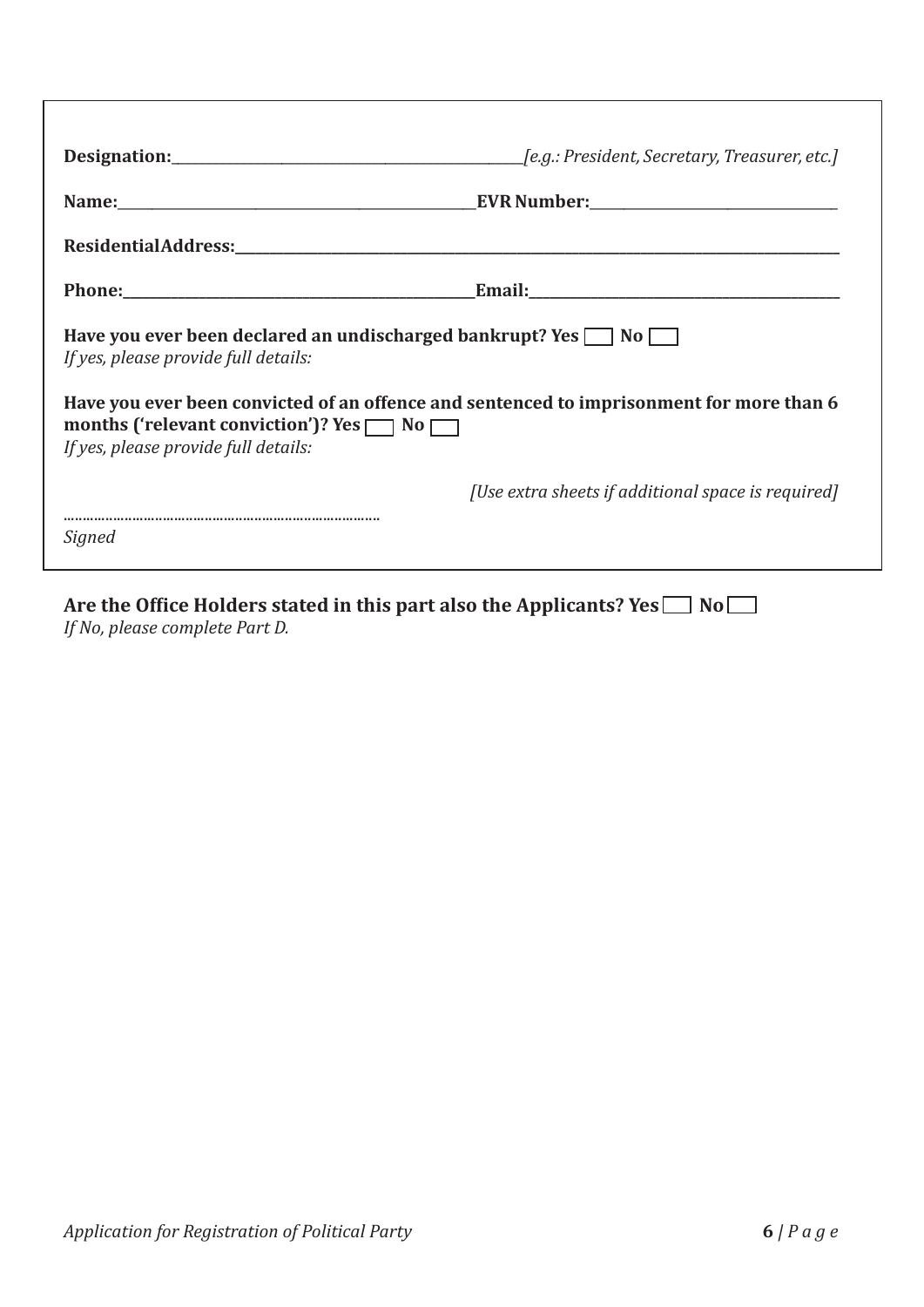#### *Part D: Details of Applicants*

| Have you ever been declared an undischarged bankrupt? Yes \[ \] No<br>If yes, please provide full details:                                                                                     |                                                    |
|------------------------------------------------------------------------------------------------------------------------------------------------------------------------------------------------|----------------------------------------------------|
| Have you ever been convicted of an offence and sentenced to imprisonment for more than 6<br>months ('relevant conviction')? $Yes \frown \overline{No}$<br>If yes, please provide full details: |                                                    |
|                                                                                                                                                                                                | [Use extra sheets if additional space is required] |
| Signed                                                                                                                                                                                         |                                                    |
|                                                                                                                                                                                                |                                                    |
|                                                                                                                                                                                                |                                                    |
|                                                                                                                                                                                                |                                                    |
|                                                                                                                                                                                                |                                                    |
|                                                                                                                                                                                                |                                                    |
| Have you ever been declared an undischarged bankrupt? Yes No<br>If yes, please provide full details:                                                                                           |                                                    |
| Have you ever been convicted of an offence and sentenced to imprisonment for more than 6<br>months ('relevant conviction')? Yes <sup>\</sup> No<br>If yes, please provide full details:        |                                                    |
|                                                                                                                                                                                                | [Use extra sheets if additional space is required] |
|                                                                                                                                                                                                |                                                    |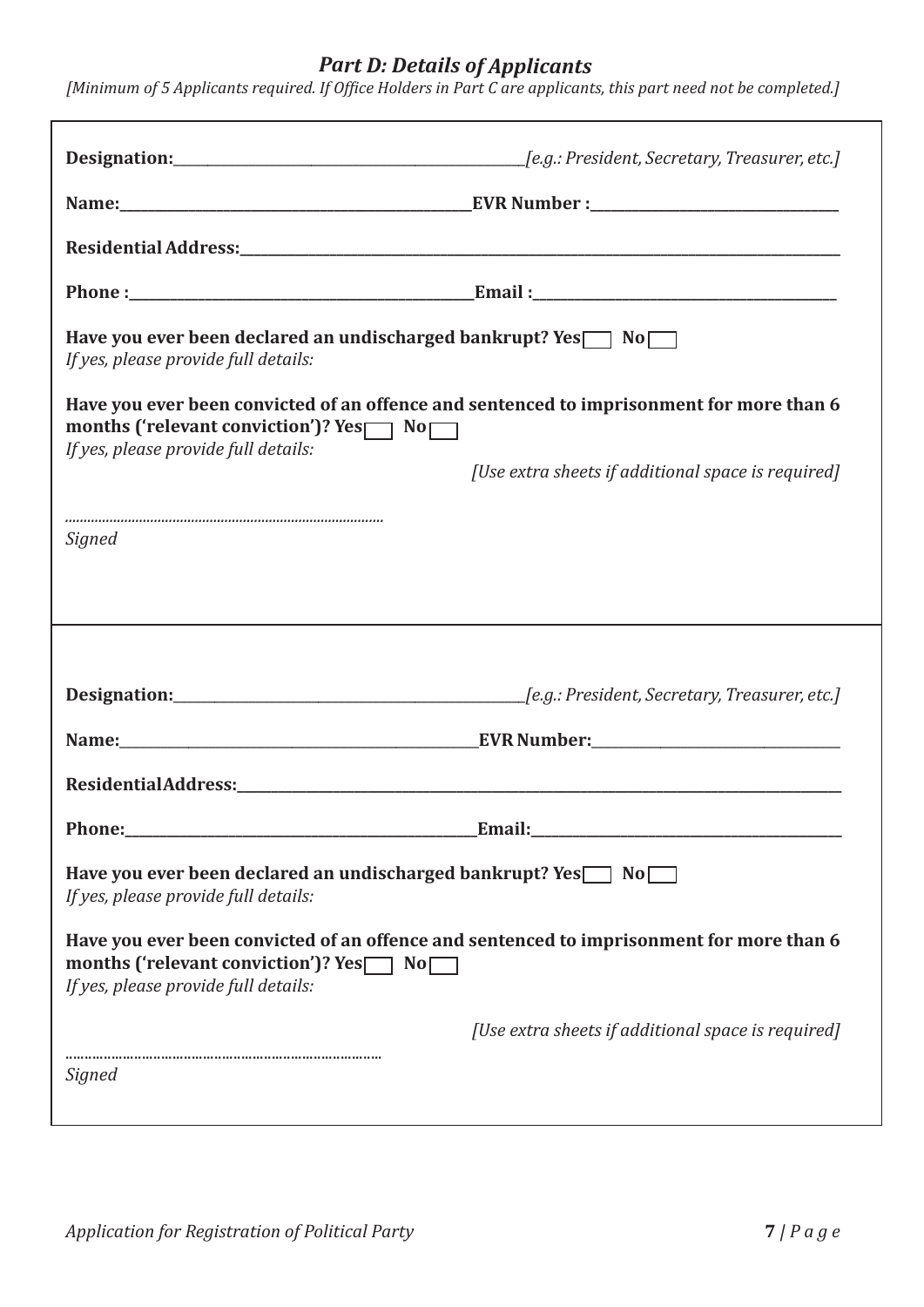| Have you ever been declared an undischarged bankrupt? Yes in No<br>If yes, please provide full details:            |                                                                                          |
|--------------------------------------------------------------------------------------------------------------------|------------------------------------------------------------------------------------------|
| months ('relevant conviction')? $Yes \frown No \frown$                                                             | Have you ever been convicted of an offence and sentenced to imprisonment for more than 6 |
| If yes, please provide full details:                                                                               | [Use extra sheets if additional space is required]                                       |
| <b>Signed</b>                                                                                                      |                                                                                          |
|                                                                                                                    |                                                                                          |
|                                                                                                                    |                                                                                          |
|                                                                                                                    |                                                                                          |
| Phone:                                                                                                             | Email:                                                                                   |
| Have you ever been declared an undischarged bankrupt? Yes $\Box$ No $\Box$<br>If yes, please provide full details: |                                                                                          |
| months ('relevant conviction')? Yes $\Box$ No $\Box$<br>If yes, please provide full details:                       | Have you ever been convicted of an offence and sentenced to imprisonment for more than 6 |
|                                                                                                                    | [Use extra sheets if additional space is required]                                       |
| Signed                                                                                                             |                                                                                          |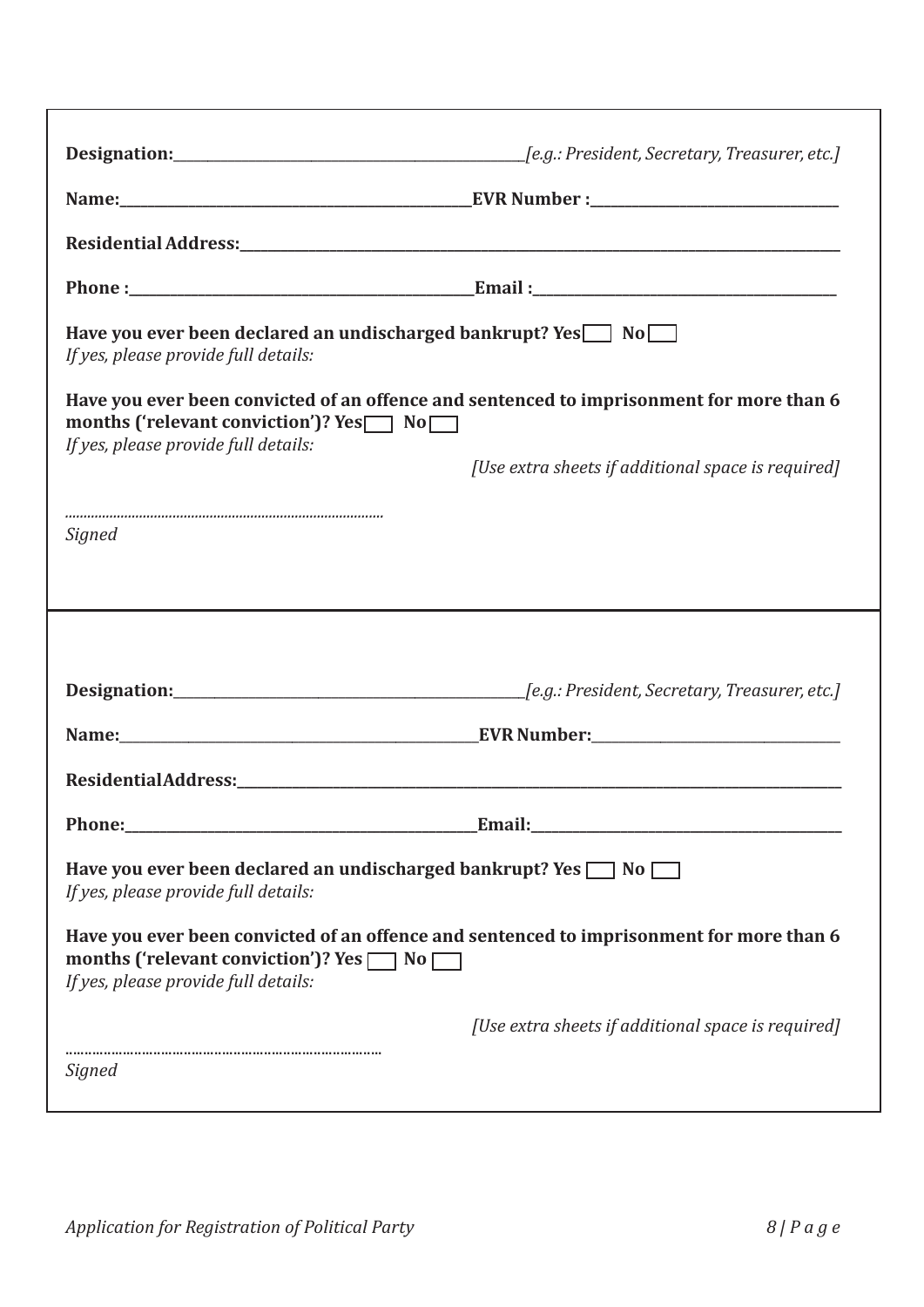| Have you ever been declared an undischarged bankrupt? Yes $\Box$ No $\Box$<br>If yes, please provide full details:                                                                       |                                                    |
|------------------------------------------------------------------------------------------------------------------------------------------------------------------------------------------|----------------------------------------------------|
| Have you ever been convicted of an offence and sentenced to imprisonment for more than 6<br>months ('relevant conviction')? Yes $\Box$ No $\Box$<br>If yes, please provide full details: |                                                    |
|                                                                                                                                                                                          | [Use extra sheets if additional space is required] |
| Signed                                                                                                                                                                                   |                                                    |

#### *Part E: Details of Members*

**1. Attach a schedule setting out the names, addresses, signatures and Voter identification Details of at least 5,000 members of Proposed Political Party from all four (4) Divisions with a minimum of members from each Division as follows:-**

| a) Central Division  | -2000 members |
|----------------------|---------------|
| b) Western Division  | -1750 members |
| c) Northern Division | -1000 members |
| d) Eastern Division  | -250 members  |

**2. The list of names for each division must begin with the number 1, such that the last number in the list for each division must correspond with the number of members listed for that Division.**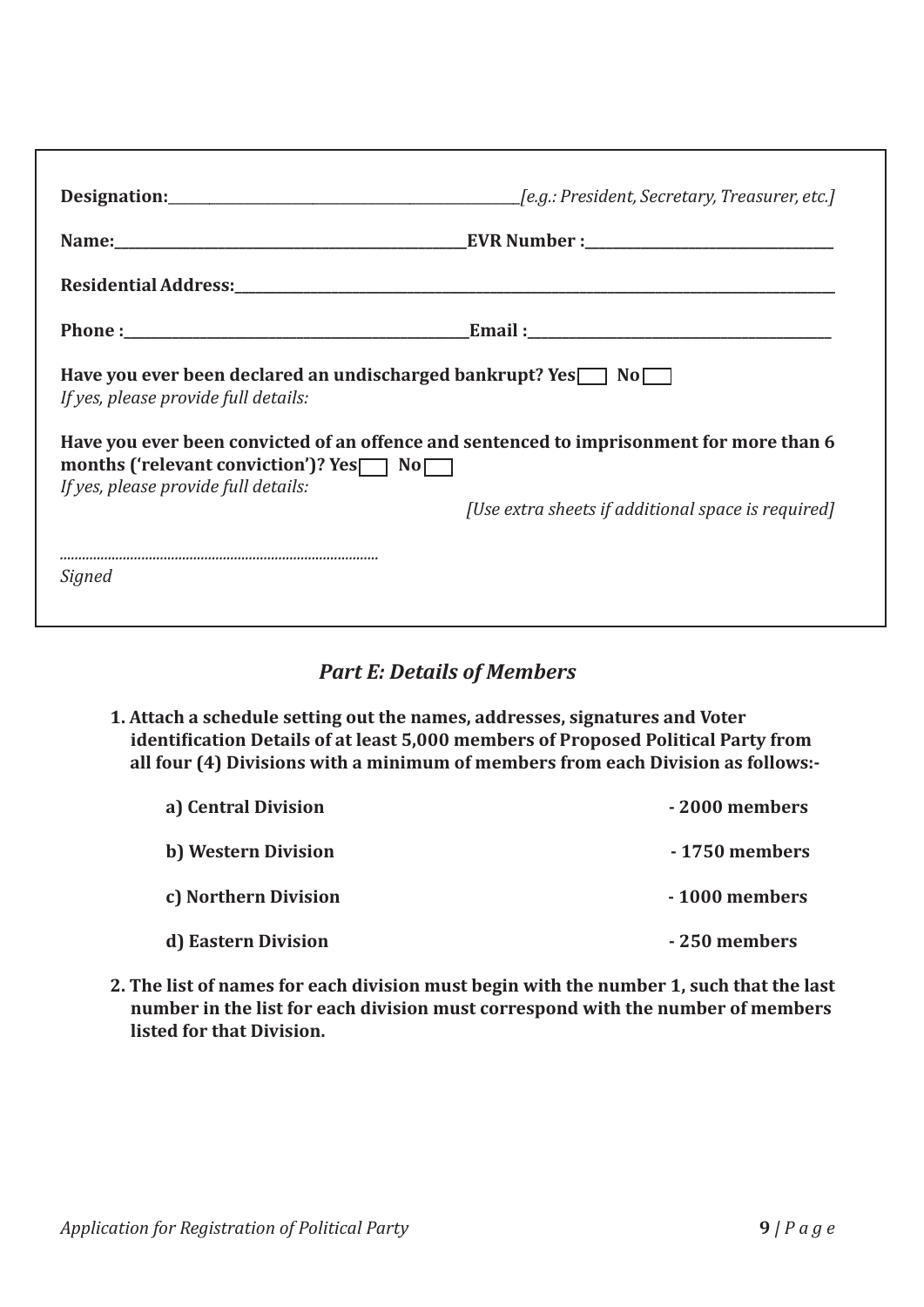### *Part F: Undertaking*

**We, the Applicants, as set out in this Application form, undertake that we agree to be bound by the** *Political Parties (Registration, Conduct, Funding and Disclosures) Act, 2013['Act'],* **and by the** *Code of Conduct for Political Parties* **as set out in schedule 1 of the Act.**

| 1. |  |
|----|--|
|    |  |
|    |  |
| 2. |  |
|    |  |
|    |  |
| 3. |  |
|    |  |
|    |  |
| 4. |  |
|    |  |
|    |  |
| 5. |  |
|    |  |
|    |  |

**Signed by the Applicants:**